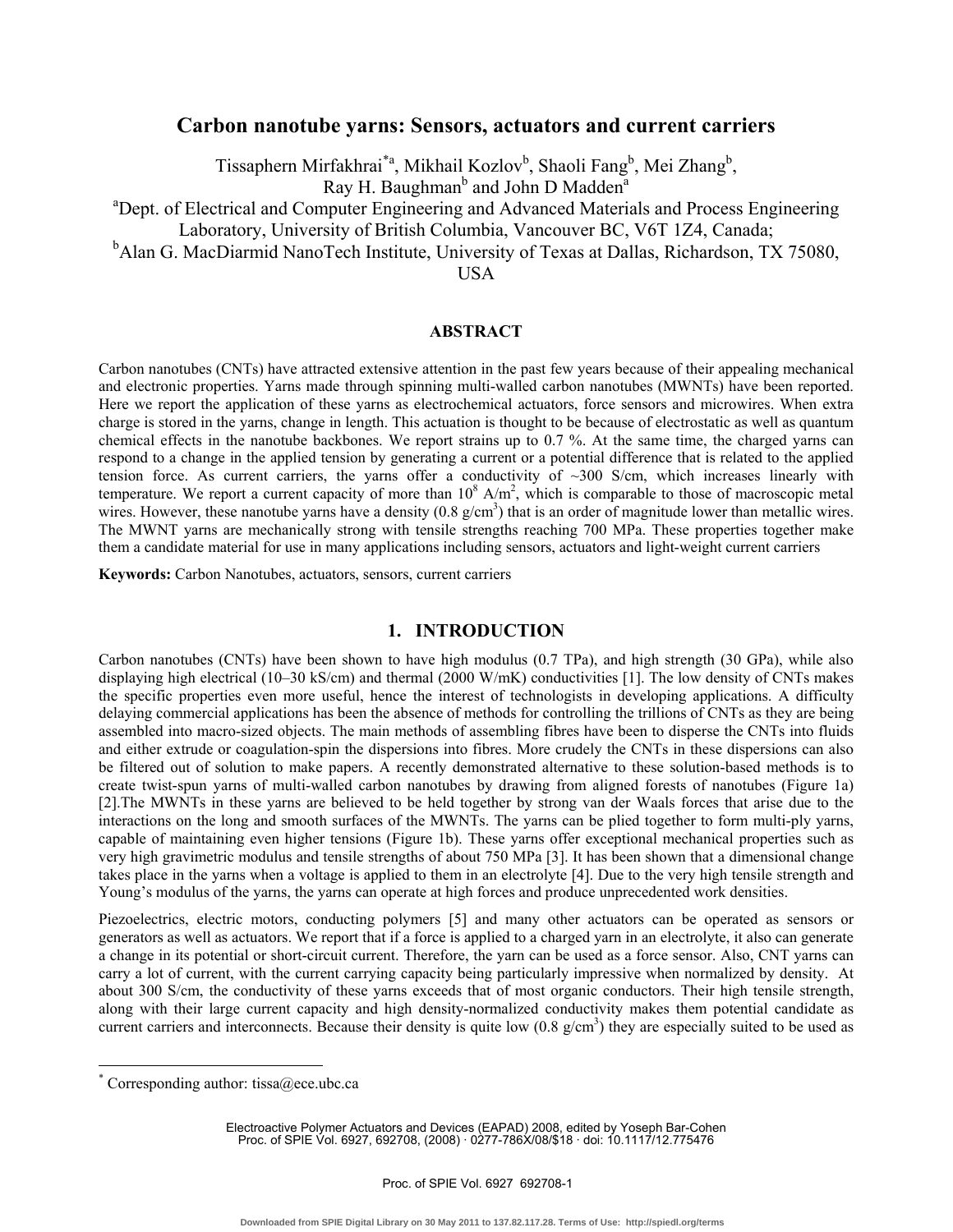current carriers in aerospace applications where the weight of the equipment is a major concern. In following sections, we discuss the application of these MWNT yarns as actuators, sensors and current carriers, preceded by a description of the experimental methods.



Figure 1: Scanning electron micrographs of (a) a single-ply yarn and (b) a two-ply yarn spun using the dry twist-spinning technique.

# **2. METHODS**

MWNT yarns were prepared by a dry spinning method [2], in which they are drawn from a forest and twisted into yarns. The MWNT forest was synthesized by catalytic CVD using acetylene gas as the carbon source. MWNTs, which are about 10 nm in diameter, are simultaneously drawn from the MWNT forest and twisted. The diameter of the samples used was about 10 µm. The twist is characterized by the helix angle  $(\alpha)$ , which depends directly upon the degree of twist and inversely on the yarn diameter. The degree of twist is typically 13500 turns/m, corresponding to a twist angle of about 23 degrees.



Figure 2: A CNT yarn mounted in the ASI muscle analyzer clamp.

In order to apply forces and record actuation forces and displacements generated by the CNT yarns, an Aurora Scientific ASI 300 muscle analyzer and its LabView-based software (www.aurorascientific.com) have been employed.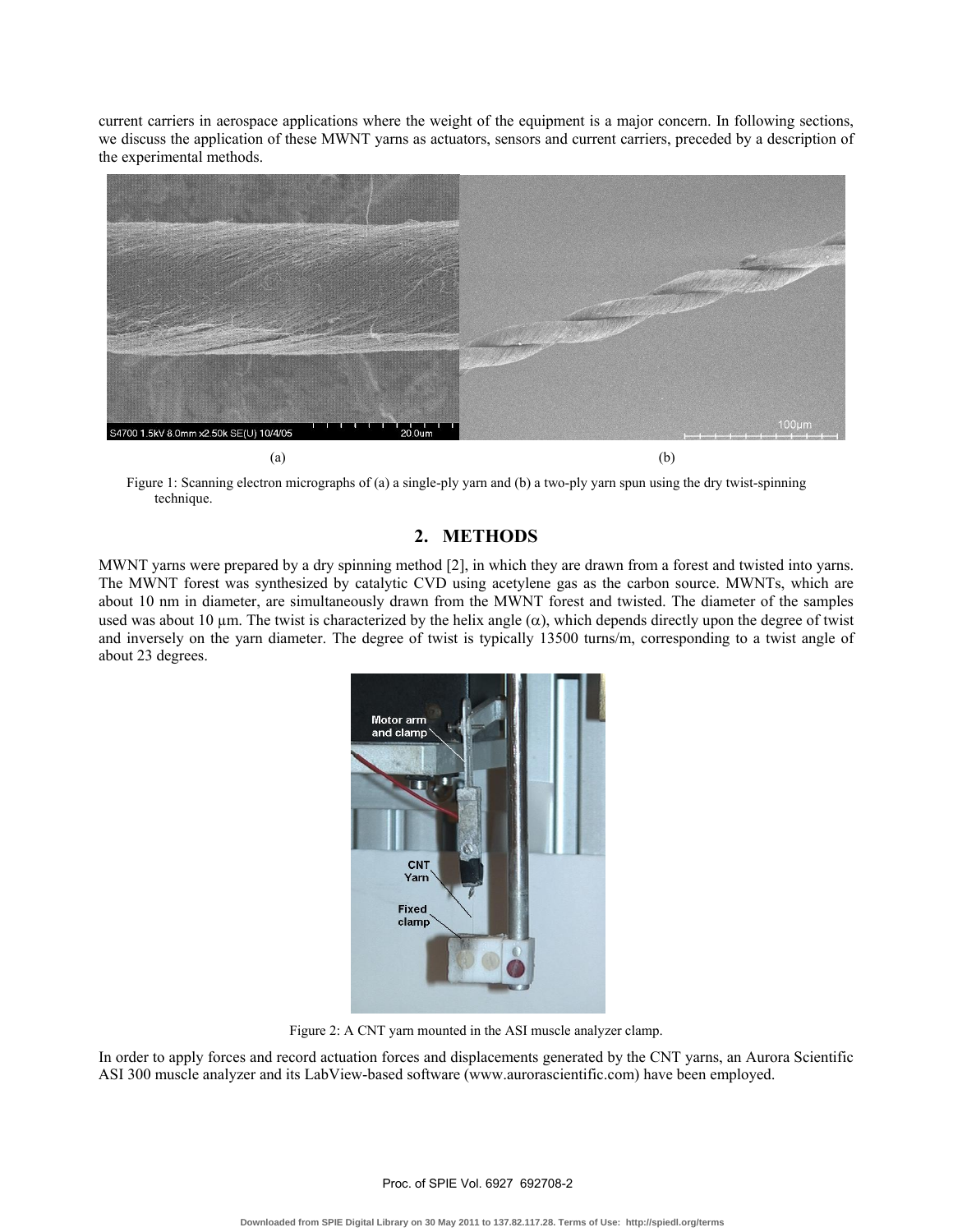Figure 2 is a photo of the apparatus used to apply force and of the yarn and clamping mechanism. The fiber is mounted between a lower fixed clamp and an upper movable motor arm. A computer- controlled potentiostat is used to apply potentials. A data acquisition card (National Instruments 6036E) gathers the force and displacement data from the muscle analyzer and also logs the applied voltage and current. Figure 3 is a drawing of the measurement setup with the yarn as one of the electrodes in the actuation cell. The ASI 300 instrument can be programmed to keep the load on the yarn constant and to measure the displacement generated by the yarn, or it can keep the length of the yarn constant and measure the tension change in the yarn due to actuation. Finally, it can also be used to apply a desired force profile as a function of time and measure the resulting changes in the length of the sample.

To study actuation, a voltage is applied using the potentiostat between the yarn, which is the working electrode (WE) and a piece of porous carbon fiber paper acting as the counter electrode (CE). The capacitance of the CE is much larger than that of the yarn. The potential between WE and an Ag+ reference electrode (RE) is used as a measure of the potential across the WE, and this potential is controlled using a potentiostat. The potential between WE and CE is controlled such that the potential between WE and RE follows the desired values and profiles.



Figure 3: Electrochemical cell setup used for actuation and sensory tests.

## **3. ACTUATORS**

It is observed that when a potential is applied and varied under constant load, the length of the yarn starts to change. Figure 4a shows the strain (adjusted for creep) generated in the yarn when the potential between the WE and RE is changed as shown in Figure 4b. The mechanism of this actuation, which is in the form of contraction upon the application of the voltage, is not completely understood. However, Coulombic interactions between the adjacent MWNTs as well as quantum mechanical effects within each MWNT may be at work [6].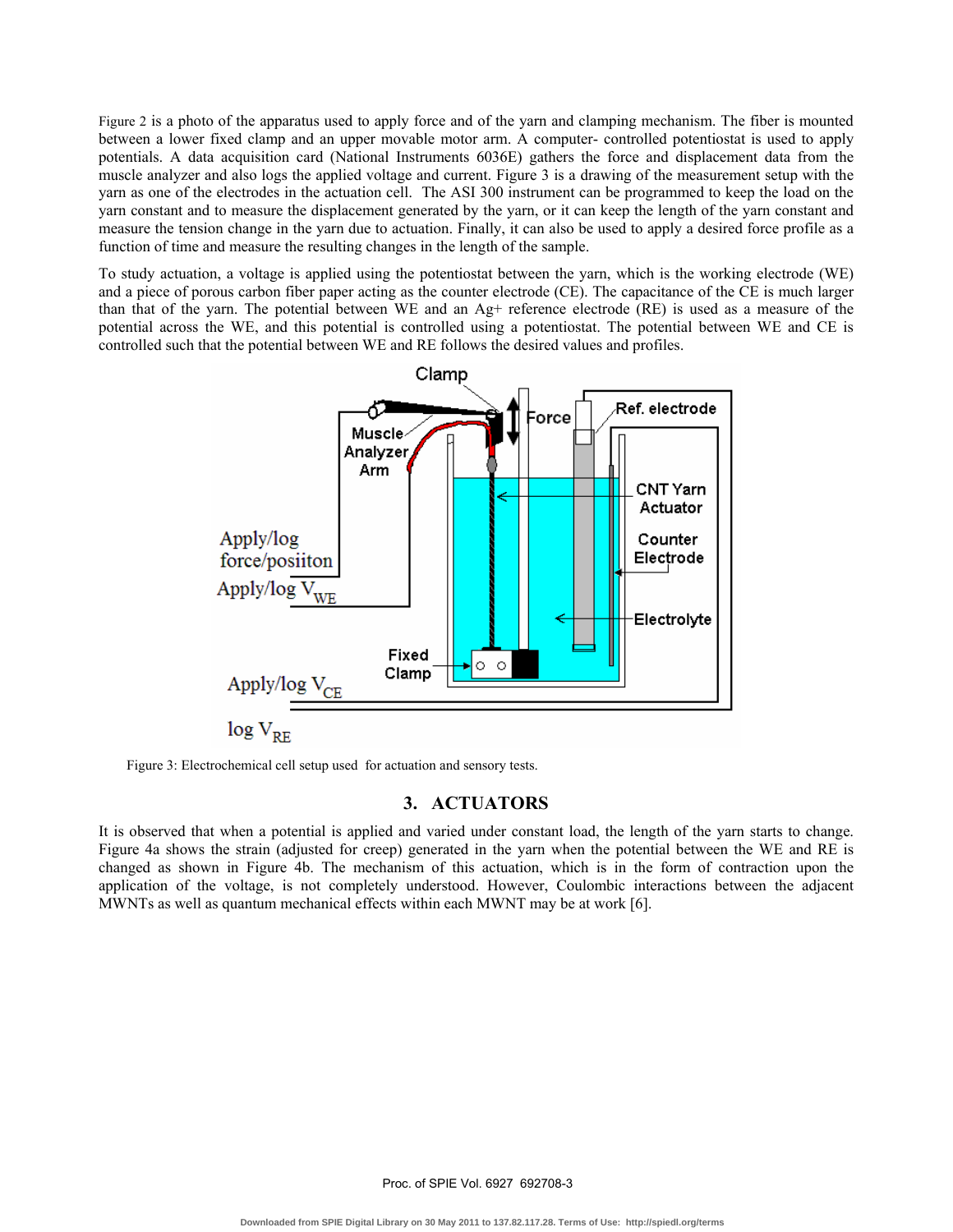

Figure 4: Actuation strain response to an applied square wave potential of -1.25 V amplitude between the working electrode (yarn) and a Ag/Ag+ reference electrode in an electrolyte of 0.1 M tetrabutyleammonium hexafluorophosphate (TBAP) in acetonitrile.

A series of voltage pulses with various amplitudes were applied to the yarn and the resulting actuation strains are plotted in Figure 5. Because the Young's modulus of the yarn is about 20 GPa, even though the strains are relatively small, they translate to stresses of more than 14 MPa. The tensile strength of the yarn is about 550 MPa, and we have previously shown that actuation strain does not diminish when the load is increased [4]. Strain value can vary in different electrolytes. In principle loads potentially as large as 550 MPa can be displaced by as much as 0.7 % by the yarn actuators, resulting in high coupling [7].



Figure 5: Actuation strain response to applied square wave potentials from -1.25 V to +1.25 V between the working electrode (yarn) and an Ag/Ag+ reference electrode in an electrolyte of 0.1 M tetrabutylammonium hexafluorophosphate (TBAP) in acetonitrile.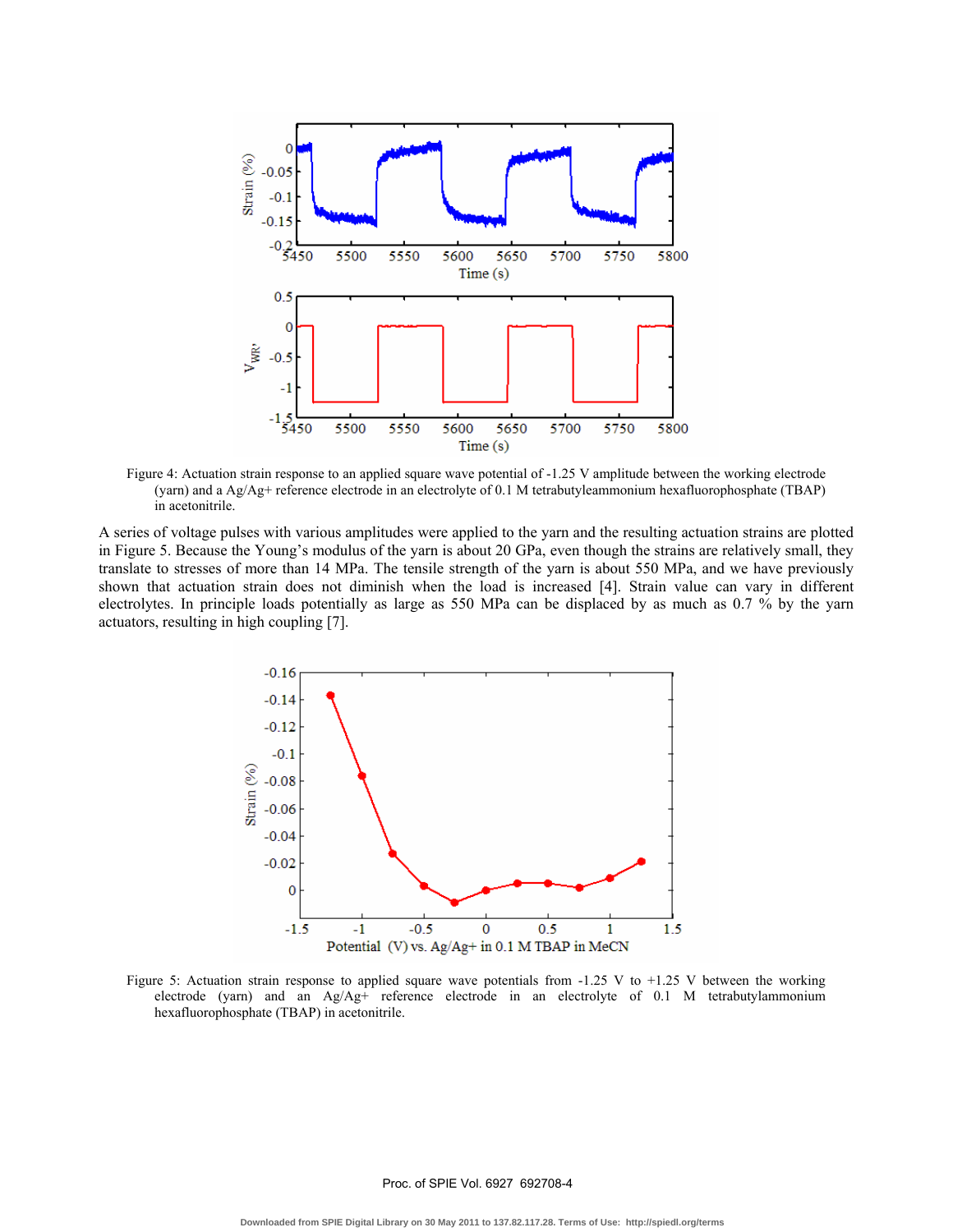#### **4. FORCE SENSORS**

Many actuators can also act as generators and sensors if a force is applied to them. For example, an electric motor can also act as a generator. Here we report the results of investigating generation of electric current/voltage when a force is applied to a yarn. When a force is applied to the yarn biased to a given voltage in an electrolyte, a spike is observed in the current (Figure 6). Figure 7 shows the amplitude of these sensory current spikes plotted as a function of the applied bias potential between the WE and RE. The amplitude is plotted at three different levels of the amplitude of the stress pulse at 15, 30, and 45 MPa, at a prestress of 30 MPa. The example in Figure 6 is at +0.5 V, while the stress is changed by 45 MPa.



Figure 6: (a) Stress profile applied to the yarn under constant potential generates a train of current spikes (b)



Figure 7: Sensory current as a function of the applied bias potential at three different loads.

One may be tempted to say that by pulling on the yarn, one is stretching the individual parallel CNTs in it, and thus varying the capacitance. However, considering that the Poisson's ratio of MWNTs is about 0.2 to 0.3 [8], applying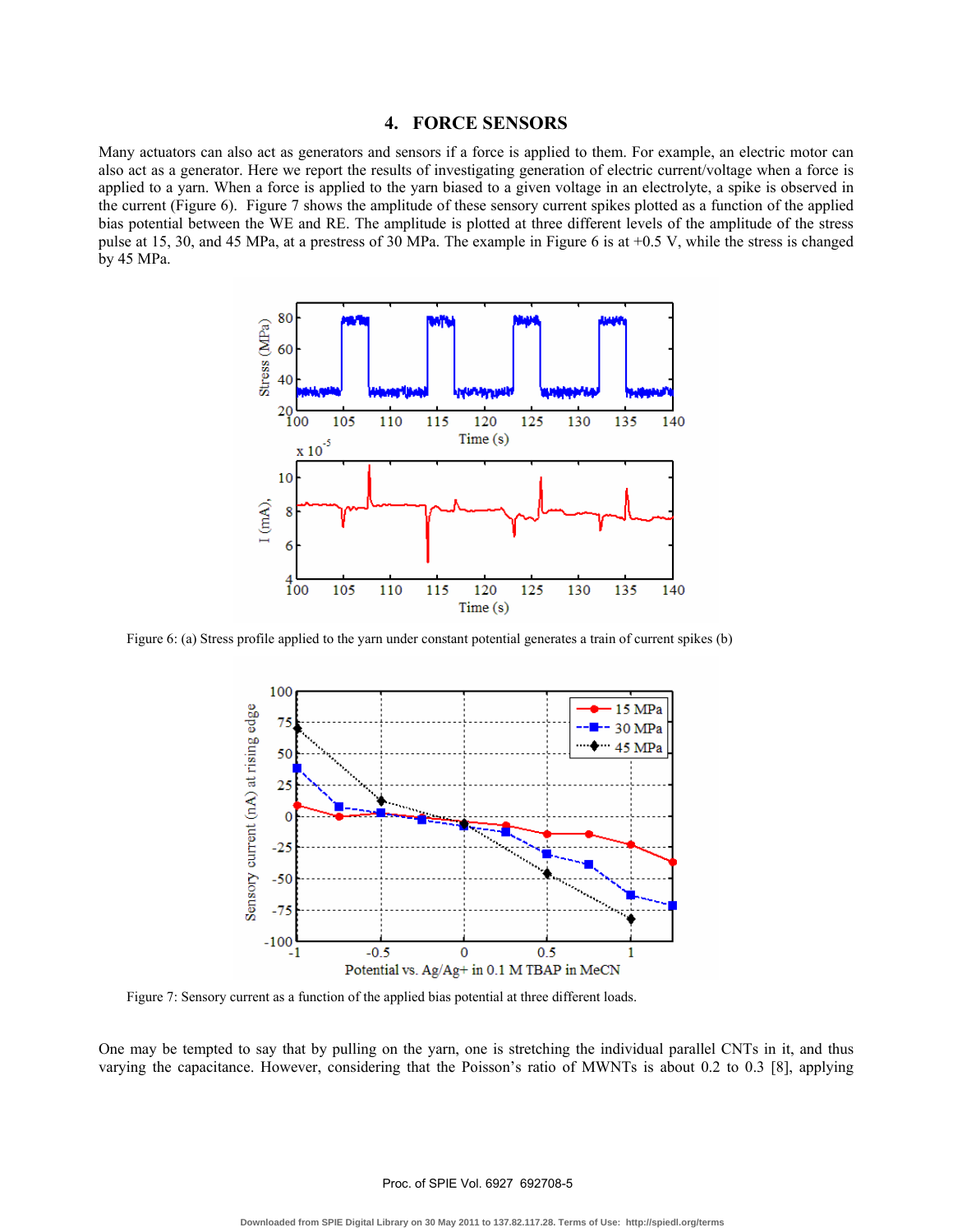strains in the range used in our experiments will result in an expansion of the surface area of the MWNTs. An increase in surface are of a conductor will typically increase its capacitance. If the yarn is biased to a positive potential, it includes extra negative ions from the electrolyte. Under such circumstances and based on the theory under consideration, if the yarns is pulled, its capacitance will increase and it will tend to pull in more negative ions from the electrolyte, resulting in a *positive* current spike. Since this prediction is contradicted by the experiments, we must assume that a different mechanism is at work.

One possibility is that ions are squeezed out of the nanotubes, producing a change due to charge expulsion, similar to the mechanism that has been proposed to explain similar sensor behaviour in conducting polymers. When a positive bias potential is applied to the yarn, negative ions are absorbed at the surface of the yarn due to Coulomb forces and gradually penetrate the yarn. When a force is applied to the yarn, the axial tension compacts the yarn radially [9]. This radial compaction reduces the inner surface area available for interaction with the ions, thus expelling the negative ions that have been inside. The eviction of the negative ions results in an inward current into the yarn. A current flowing into the yarn working electrode is negative (by convention). The current is reversed when a negative bias potential is applied to the yarn, resulting in a flux of negative ions into the yarn, and a positive current flowing outward from the yarn.

The fact that carbon nanotube yarns can act as both sensors and actuators is an exciting observation. More investigation is needed to understand their behaviour and a theory is being developed to quantitatively account for the sensory effects [10]. We have already demonstrated that the yarns can work as actuators at loads of up to 120 MPa and we see no reason that they cannot operate as sensors up to at least the same load levels. If they can operate at close to their tensile strength of about 750 MPa, it will result in a mechanical stress sensor with unprecedented load levels. Since nanotubes are stable at temperatures of up to 450 °C in air and to more than 1000 °C in the absence of oxygen, applications as hightemperature force sensors can be contemplated. In such circumstances the electrolyte has to be a molten salt.

## **5. CURRENT CARRIERS AND INTERCONNECTS**

To determine the effect of temperature on the conductivity a 4-point probe was used. The temperature was controlled using a hot plate. A potential difference of 0.1 V was applied to the yarn at all temperatures. The temperature was increased from room temperature to 90 ˚C and then back to room temperature. The conductivity is found to linearly increase with temperature with a slope of 0.33 S/cm per ˚C. The conductivity during warming and cooling is plotted in Figure 8 as a function of temperature. Since the yarn is made of numerous nanotubes, the increase in conductivity may be due to a phonon-assisted mechanism such as the one proposed for conductivity in other fullerenes [11] or could be due the fact contribution of semiconducting shells in the MWNTs to the total conductivity becomes comparable to metallic ones [12].



Figure 8: The conductivity of a single-ply yarn kept at constant temperature. The applied voltage is 0.1 V.

Proc. of SPIE Vol. 6927 692708-6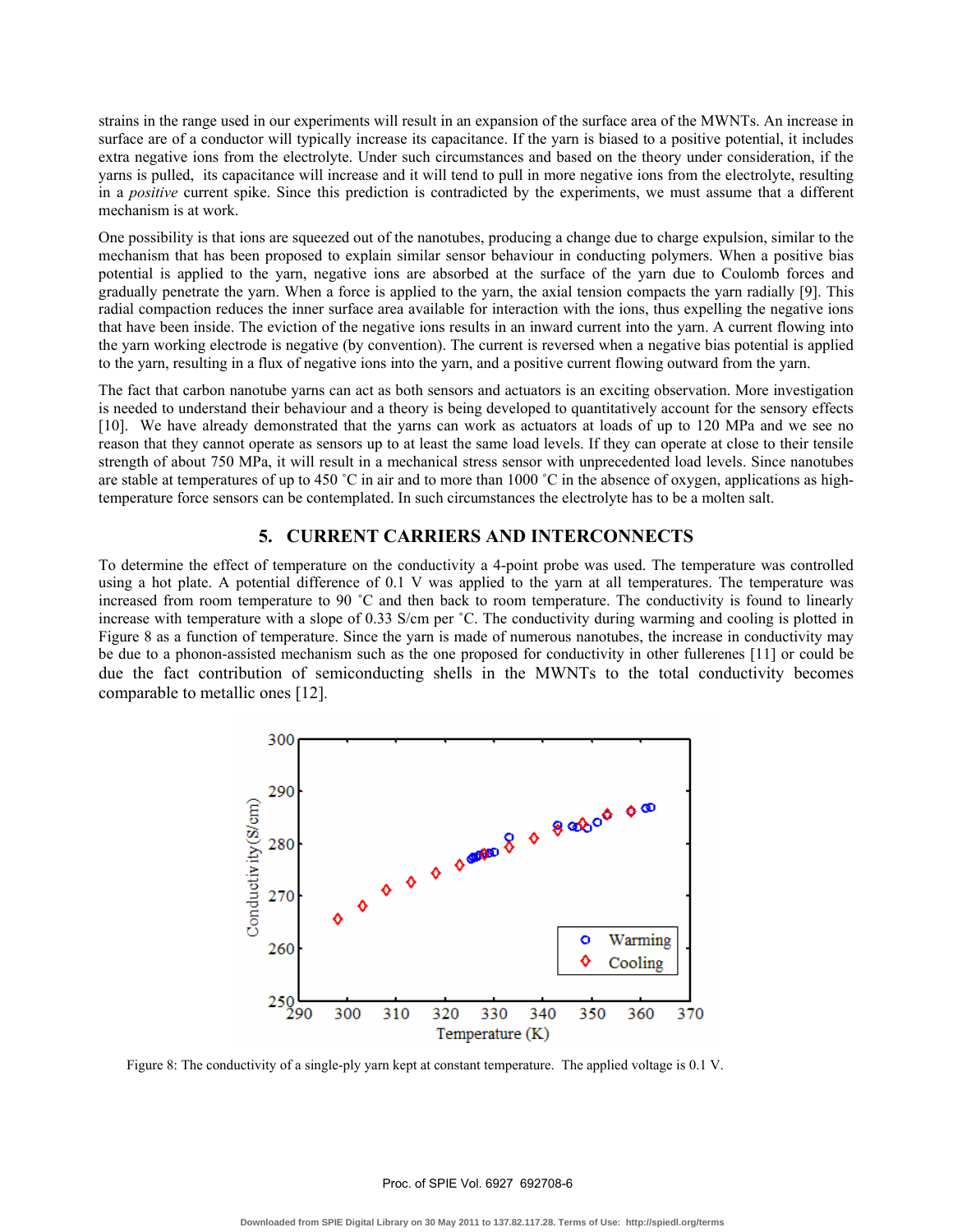The current density of the yarn in air was also measured using a 4-point probe. The applied potential difference was increased and the current was measured until the yarn failed. The mechanism of this failure is not yet completely understood. A likely cause for the breakage of the yarn is the oxidization of the yarn when the current (applied voltage) is high. The break point is likely where the current density is highest. The fact that the yarn always physically breaks at the point where the current enters the yarn seems to confirm this. Figure 9 shows the current density as a function of the applied voltage. For comparison, the max current density allowed in most commercial copper wires is about

 $2 \times 10^{7} \frac{A}{m^{2}}$ *m*  $\times 10^7 \frac{A}{\lambda}$ . The improvement in current carrying capacity over bulk copper is even more exciting when we consider

that the density of copper is  $8.92 \text{ g/cm}^3$ , i.e. 11 times heavier than the yarn. This makes the yarn a potential candidate to replace metallic wires in applications where weight is an important issue, such as in aerospace applications.



Figure 9: The maximum current density in the yarn reached before the yarn breaks.

## **6. CONCLUSIONS**

Twist-spun yarns of multi-walled carbon nanotubes were shown to work as electromechanical actuators, force sensors and current carriers/microwires. Considering their very low density of 0.8  $g/cm<sup>3</sup>$ , they look quite promising for these applications. Strains of up to 0.2 % at loads of up to 200 MPa have been achieve in actuation mode, while sharp and easily detectable current spikes of up to 80 nA are generated in force sensory mode. The yarns can carry large current densities, reaching  $1.4 \times 10^8 \frac{A}{m^2}$ *m*  $\times 10^8 \frac{A}{a}$ . This, along with their low density makes them candidates to act as current carriers even

at large length scales, and especially in situations such as aerospace applications were cargo weight is a major issue.

#### **REFERENCES**

[1] Baughman, R. H., Zakhidov, A. A. and de Heer, W. A., "Carbon nanotubes - the route toward applications", Science, 297, 787-792 (2002)

[2] Zhang, M., Atkinson, K. R. and Baughman, R. H., "Multifunctional carbon nanotube yarns by downsizing an ancient technology", Science, 306, 1358-1361 (2004)

[3] Atkinson, K. R., Hawkins, S. C., Huynh, C., Skourtis, C., Dai, J., Zhang, M., Fang, S., Zakhidov, A. A., Lee, S. B., Aliev, A. E., Williams, C. D. and Baughman, R. H., "Multifunctional carbon nanotube yarns and transparent sheets: Fabrication, properties, and applications", Physica B: Condensed Matter, 394, 339-343 (2007)

[4] Mirfakhrai, T., Oh, J., Kozlov, M., Fok, E. C. W., Zhang, M., Fang, S., Baughman, R. H. and Madden, J. D. W., "Electrochemical actuation of carbon nanotube yarns", Smart Materials and Structures, 16, S243 (2007)